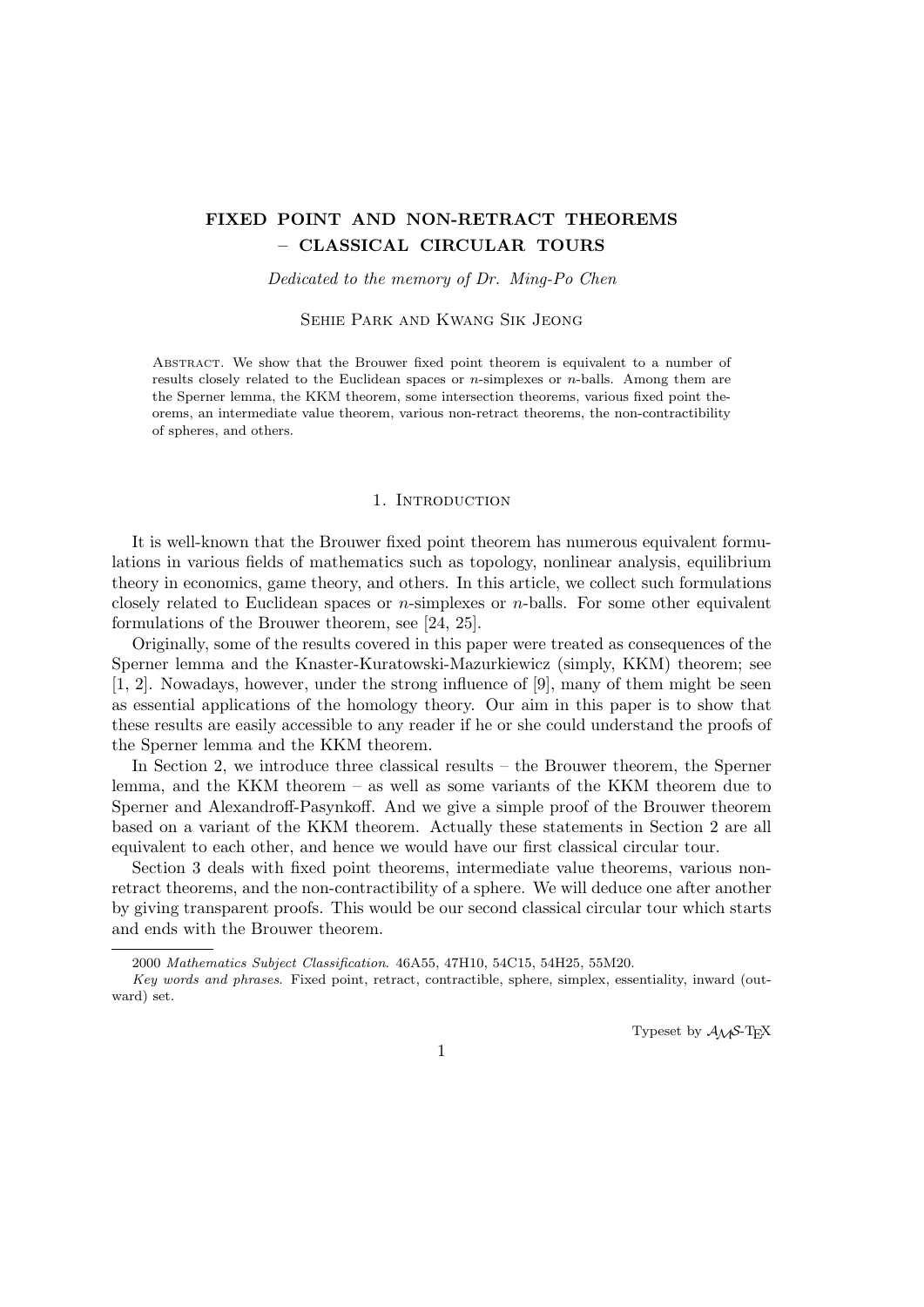## 2. The mathematical trinity and a simple proof of the Brouwer theorem

In this section, first, we indicate that the three classical results – the Brouwer theorem, the Sperner lemma, and the KKM theorem – are mutually equivalent in the sense that each one can be deduced from another with or without aid of some minor results. Second, a particular form of the Knaster-Kuratowski-Mazurkiewicz theorem is used to give a simple proof of the Brouwer fixed point theorem.

Let  $\Delta_n = v_0 v_1 \cdots v_n$  be an *n*-simplex and  $\partial \Delta_n = \bigcup_{i=0}^n v_0 v_1 \cdots \widehat{v_i} \cdots v_n$  its boundary, that is, the union of  $(n-1)$ -faces of  $\Delta_n$ .

The Brouwer fixed point theorem [6] as follows is one of the most well-known and useful theorems in topology:

**Theorem** (Brouwer). *A continuous map*  $f: \Delta_n \to \Delta_n$  *has a fixed point*  $x_0 = f(x_0) \in$  $\Delta_n$ *.* 

There are a large number of different proofs of the Brouwer theorem; for the literature, see [24, 25].

One of the earlier proofs of the Brouwer theorem was given by Knaster, Kuratowski, and Mazurkiewicz (simply, KKM) [19] based on the following [28]:

**Lemma** (Sperner). Let K be a simplicial subdivision of an *n*-simplex  $v_0v_1 \cdots v_n$ . To *each vertex of K, let an integer be assigned in such a way that whenever a vertex u of K* lies on a face  $v_{i_0}v_{i_1}\cdots v_{i_k}$   $(0 \leq k \leq n, 0 \leq i_0 < i_1 < \cdots < i_k \leq n)$ , the number assigned *to u is one of the integers*  $i_0, i_1, \dots, i_k$ *. Then the total number of those n-simplexes of*  $K$ *, whose vertices receive all*  $n+1$  *integers*  $0,1,\cdots,n$ *, is odd. In particular, there is at least one such n-simplex.*

For proofs of the Sperner lemma, see [10, 17, 28, 31]. The lemma was first applied to new proofs of the invariance theorems on dimensions and domains in [28], and subsequently, to obtain the "closed" version of the following in [19]:

**Theorem** (KKM). Let  $F_i$  ( $0 \leq i \leq n$ ) be  $n + 1$  closed [resp. open] subsets of an *n*-simplex  $v_0v_1 \cdots v_n$ . If the inclusion relation

$$
v_{i_0}v_{i_1}\cdots v_{i_k}\subset F_{i_0}\cup F_{i_1}\cup\cdots\cup F_{i_k}
$$

holds for all faces  $v_{i_0}v_{i_1}\cdots v_{i_k}$   $(0 \le k \le n, 0 \le i_0 < i_1 < \cdots < i_k \le n)$ , then  $\bigcap_{i=0}^n F_i \ne \emptyset$ .

For proofs of the closed version using the Sperner lemma, see [10, 17, 19, 31]. The KKM theorem was used in [19] to obtain one of the most direct proofs of the Brouwer theorem. Therefore, it was conjectured that those three theorems are mutually equivalent. This was clarified by Yoseloff [30]. In fact, those three theorems are regarded as a sort of mathematical trinity. All are extremely important and have many applications.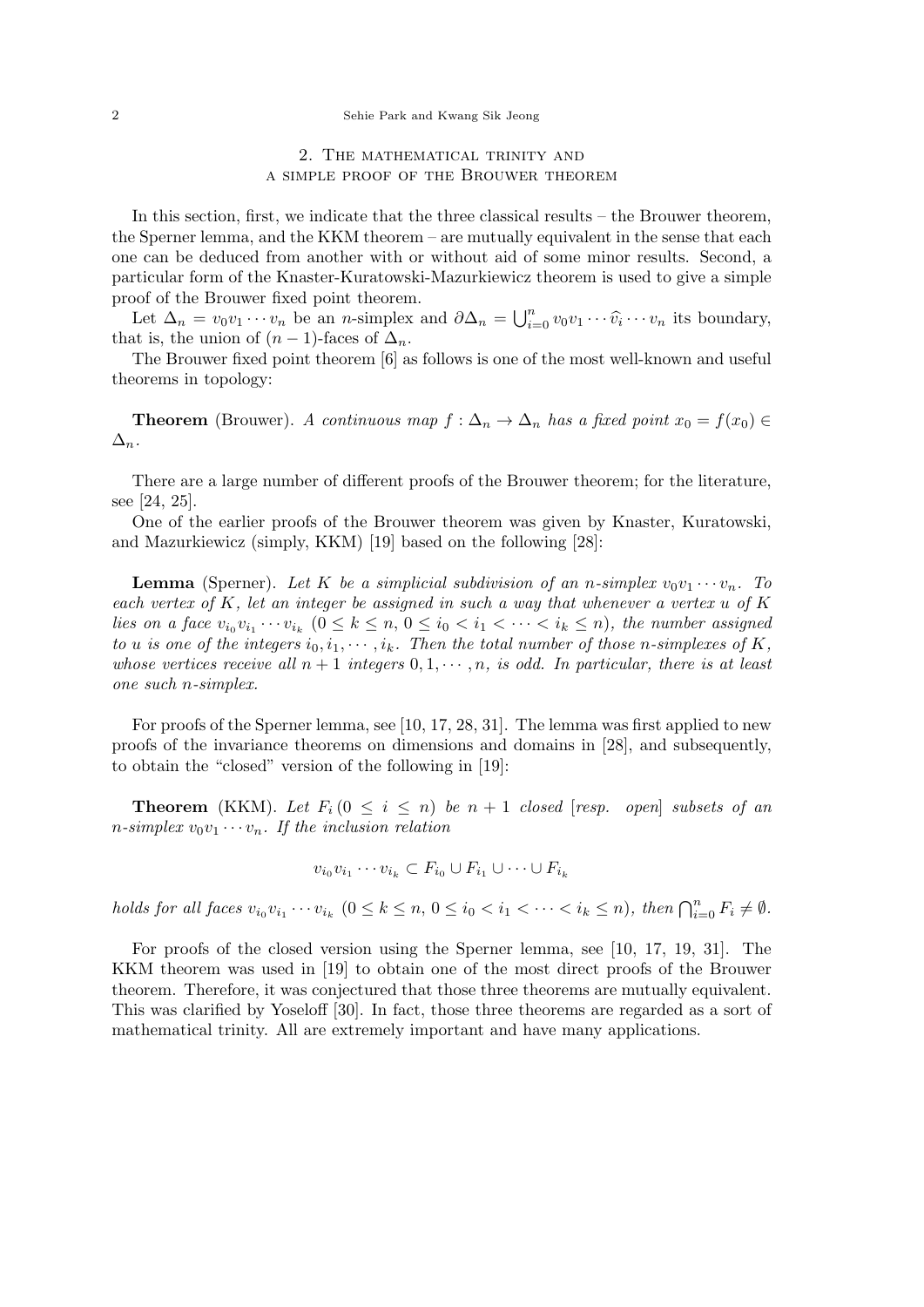

The "open" version of the KKM theorem was due to Kim [18] and Shih and Tan [27], and later, Lassonde [22] showed that the closed and open versions of the KKM theorem can be derived from each other.

We give here a simple proof of the equivalency of the closed and the open versions:

The open version follows from the closed version. In fact, by Shih [26, Theorem 1], if  $G_i$  ( $0 \leq i \leq n$ ) are open sets satisfyng the inclusion relation in the KKM theorem with  $G_i = F_i$ , then there exist  $n + 1$  closed sets  $F_i \subset G_i$  ( $0 \leq i \leq n$ ) satisfying the hypothesis of the KKM theorem.

Conversely, for any  $\varepsilon > 0$ ,  $G_i^{\varepsilon}$  be the open  $\varepsilon$ -neighborhood of  $F_i$   $(0 \leq i \leq n)$  with respect to the Euclidean metric on the *n*-simplex. Then, by the open version, there exists an  $x_{\varepsilon} \in \bigcap_{i=0}^{n} G_i^{\varepsilon} \neq \emptyset$ . We may assume that the net  $\{x_{\varepsilon}\}\)$  converges to a limit  $x_0$ . Note that  $x_0 \in \bigcap_{i=0}^n F_i$ . This completes our proof.

In [19], it was noted that the closed version of the following particular form of the KKM theorem was used by Sperner [28] in order to prove the invariance of dimension:

**Theorem 1** (Sperner). Let  $F_i$  ( $0 \leq i \leq n$ ) be  $n+1$  *closed* [*resp. open*] *sets covering an*  $n$ simplex  $\Delta_n = v_0 v_1 \cdots v_n$ . If, for each i,  $F_i$  is disjoint from the  $(n-1)$ -face  $v_0 v_1 \cdots \widehat{v}_i \cdots v_n$ , *then*  $\bigcap_{i=0}^{n} F_i \neq \emptyset$ *.* 

The open valued version is due to Stromquist [29]. For reader's convenience, we show that Theorem 1 follows from the KKM theorem as in [19]:

*Proof.* It suffices to show that  $F_i$  ( $0 \le i \le n$ ) satisfy the requirement of the KKM theorem. For any face  $v_{i_0}v_{i_1}\cdots v_{i_k}$   $(0 \le k \le n, 0 \le i_0 < i_1 < \cdots < i_k \le n)$ , we have

$$
v_{i_0}v_{i_1}\cdots v_{i_k}\subset F_{i_0}\cup F_{i_1}\cup\cdots\cup F_{i_k}
$$

since  $v_j \notin \{v_{i_0}, v_{i_1}, \cdots, v_{i_k}\}\$ implies

$$
F_j \cap v_{i_0}v_{i_1}\cdots v_{i_k} \subset F_j \cap v_0v_1\cdots \widehat{v_j}\cdots v_n = \emptyset.
$$

This completes our proof.

In  $\Delta_n = v_0 v_1 \cdots v_n$ , the  $(n-1)$ -faces are denoted as follows:

 $A_0 := v_0 v_1 \cdots v_{n-1}$  and  $A_i := v_i \cdots v_n v_0 \cdots v_{i-2}$  for  $1 \le i \le n$ .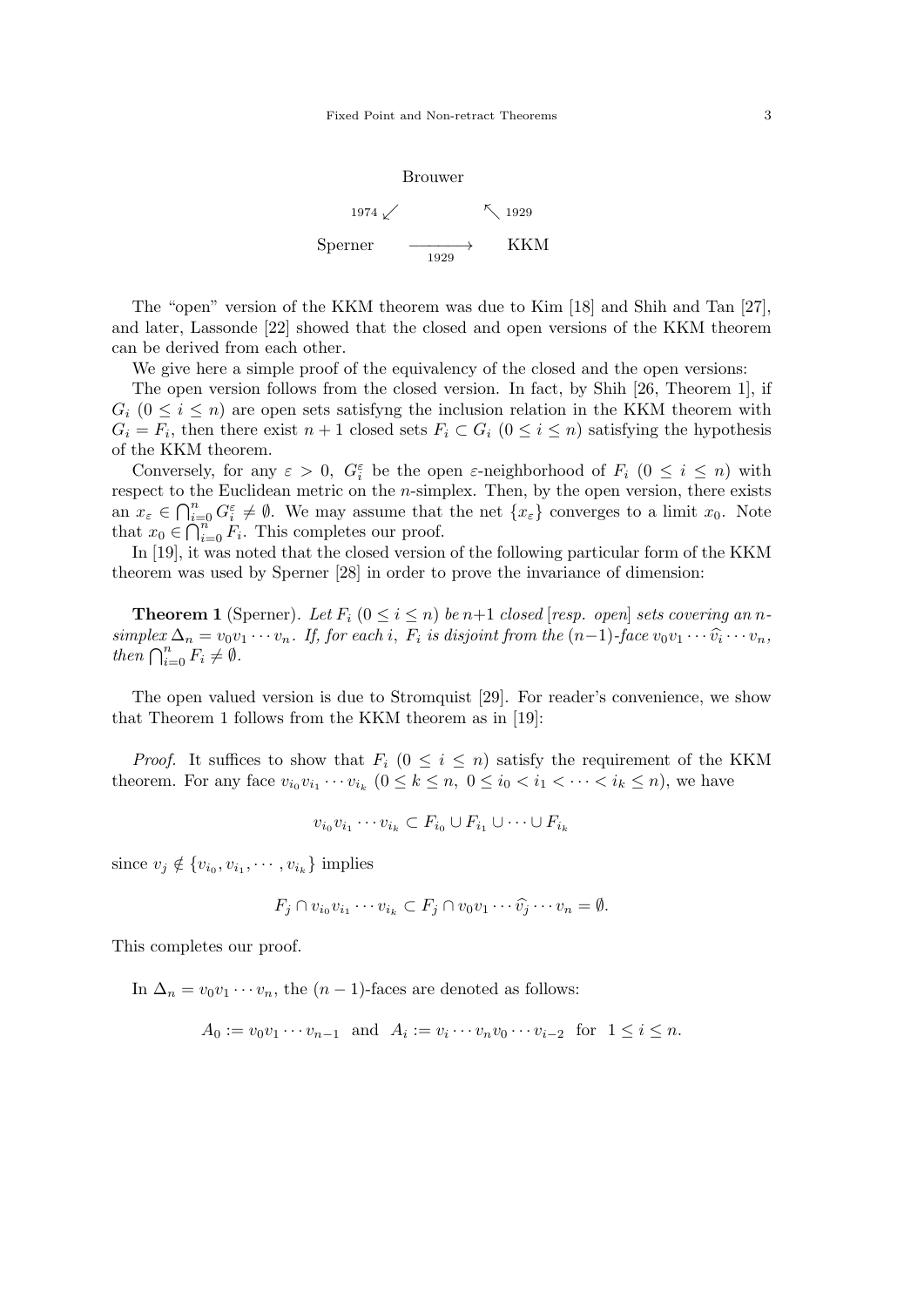The closed version of the following is due to Alexandroff and Pasynkoff [3] (who assumed  $v_i \in X_i$  for each *i*) and noted by Fan [11-13]:

**Theorem 2** (Alexandroff and Pasynkoff). Let  $X_i$  ( $0 \leq i \leq n$ ) be  $n+1$  closed [*resp. open*] *sets covering an n-simplex*  $\Delta_n = v_0v_1 \cdots v_n$  *such that*  $A_i \subset X_i$  *for each i. Then*  $\bigcap_{i=0}^{n} X_i \neq \emptyset$ .

*Proof.* Suppose that  $X_0 \cap X_1 \cap \cdots \cap X_n = \emptyset$ . Set

$$
F_{i-1} := \Delta_n \backslash X_i \text{ for } i = 1, \cdots, n; \text{ and } F_n := \Delta_n \backslash X_0.
$$

Then  ${F_0, \dots, F_n}$  is an open [resp. closed] cover of  $\Delta_n$ , and

$$
v_0 \cdots \widehat{v_{i-1}} \cdots v_n = A_i \subset X_i = \Delta_n \backslash F_{i-1} \text{ for } i = 1, \dots, n;
$$
  

$$
v_0 \cdots v_{n-1} \widehat{v_n} = A_0 \subset X_0 = \Delta_n \backslash F_n.
$$

Since  $F_i \cap v_0 \cdots \widehat{v_i} \cdots v_n = \emptyset$  for  $i = 0, 1, \dots, n$ , we have by Theorem 1 that

$$
\emptyset \neq F_0 \cap \dots \cap F_n = \Delta_n \setminus (X_0 \cup \dots \cup X_n),
$$

contrary to  $\Delta_n = X_0 \cup \cdots \cup X_n$ . Therefore,  $\bigcap_{i=0}^n X_i \neq \emptyset$ .

The closed version of Theorem 2 was first applied to the essentiality of the identity map of the boundary of a simplex in [3]; see also [8]. The open version of Theorem 2 was noted by Lassonde [22].

Fan [11, 12] noted that each of Theorems 1 and 2 can be easily derived from the other, and obtained generalizations of Theorems 1 and 2 with some applications in [11-13].

For completeness we give the following:

*Proof of Theorem 1 using Theorem 2.* Suppose that  $F_0 \cap \cdots \cap F_n = \emptyset$ . Set

$$
X_{i+1} := \Delta_n \backslash F_i \text{ for } i = 0, 1, \cdots, n-1; \text{ and } X_0 := \Delta_n \backslash F_n.
$$

Then  $\{X_0, \dots, X_n\}$  is a cover of  $\Delta_n$ . Since

$$
A_{i+1} = v_0 \cdots \widehat{v_i} \cdots v_n \subset \Delta_n \backslash F_i = X_{i+1} \text{ for } i = 0, 1, \cdots, n-1;
$$
  

$$
A_0 = v_0 \cdots v_{n-1} \widehat{v_n} \subset \Delta_n \backslash F_n = X_0,
$$

we have  $\emptyset \neq X_0 \cap \cdots \cap X_n = \Delta_n \setminus (F_0 \cup \cdots \cup F_n)$ , contrary to  $\Delta_n = F_0 \cup \cdots \cup F_n$ . Therefore,  $\bigcap_{i=0}^n F_i \neq \emptyset$ .

From Theorem 2, we can easily deduce the Brouwer fixed point theorem:

*Proof of the Brouwer theorem.* Suppose that a continuous map  $f : \Delta_n \to \Delta_n$  has no fixed point. For each  $x \in \Delta_n$ , let  $g(x)$  be defined by either  $g(x) = x$  if  $x \in \partial \Delta_n$ , or the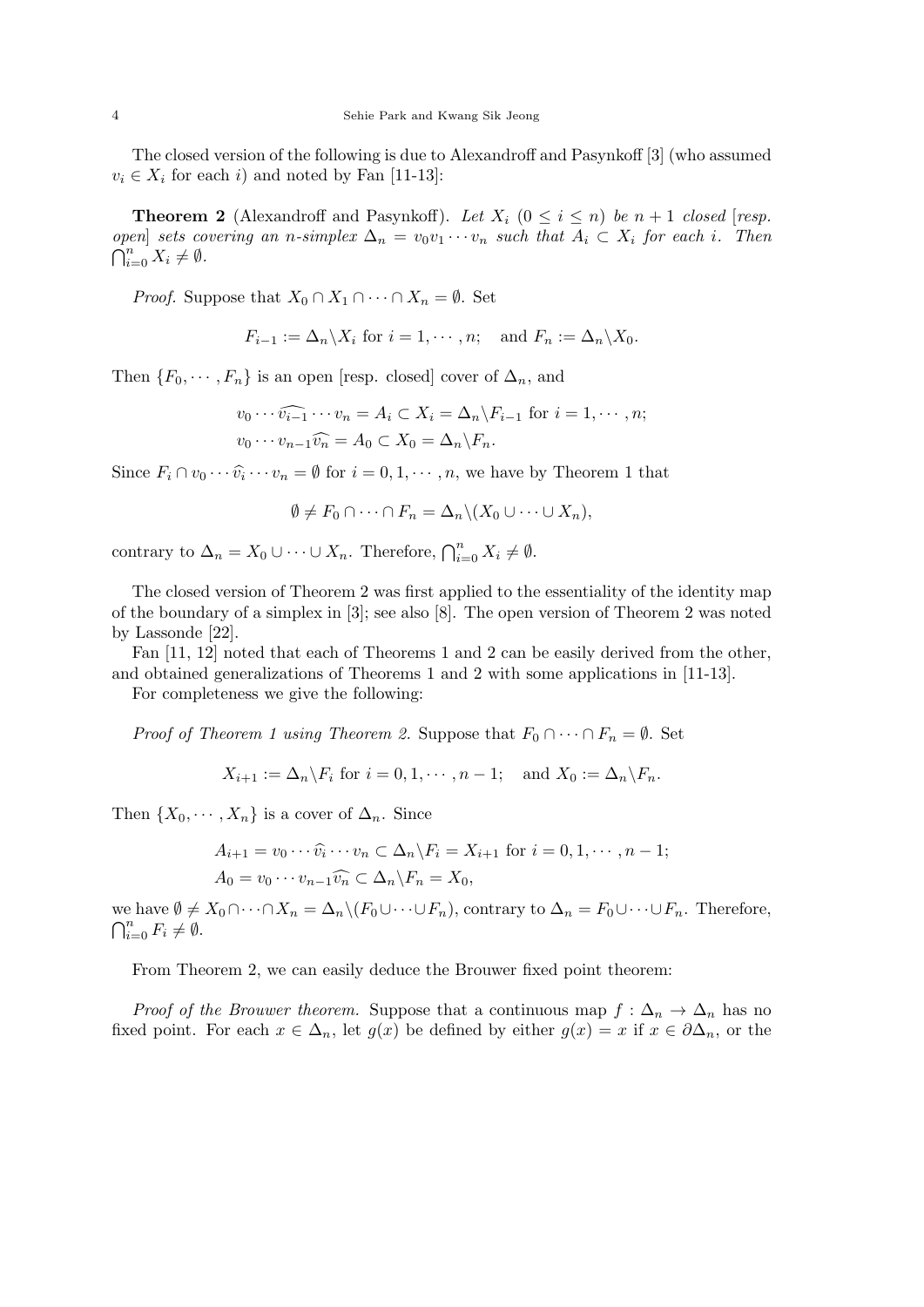point of  $\partial \Delta_n$  such that *x* lies on the line segment from  $f(x)$  to  $g(x)$ , if  $x \notin \partial \Delta_n$ . Then  $g: \Delta_n \to \partial \Delta_n$  is a continuous map such that  $g|_{\partial \Delta_n} = id_{\partial \Delta_n}$ . Let  $X_i := g^{-1}(A_i)$  for each  $(n-1)$ -face  $A_i$  in  $\partial \Delta_n$ . Then  $X_i$   $(0 \leq i \leq n)$  are  $n+1$  closed sets covering  $\Delta_n$  such that  $A_i \subset X_i$ . In fact,  $A_i = g(A_i)$  implies

$$
X_i = g^{-1}(A_i) = g^{-1}g(A_i) \supset A_i.
$$

Therefore, by Theorem 2, we have  $\bigcap_{i=0}^{n} X_i \neq \emptyset$ . However,

$$
\bigcap_{i=0}^{n} X_i = \bigcap_{i=0}^{n} g^{-1}(A_i) = g^{-1}(\bigcap_{i=0}^{n} A_i) = g^{-1}(\emptyset) = \emptyset.
$$

This is a contradiction.

Consequently, we conclude that each of Theorems 1 and 2 is also equivalent to each of the mathematical trinity. More precisely, in this section, we proved or indicated the following implications:

The Brouwer theorem *⇐⇒* the Sperner lemma *⇐⇒* the KKM theorem (closed) *⇐⇒* the KKM theorem (open)  $\implies$  Theorem 1  $\iff$  Theorem 2  $\implies$  the Brouwer theorem.

### 3. Fixed point and non-retract theorems equivalent to the Brouwer theorem

In this section, we deduce various fixed point theorems, intermediate value theorems, various non-retract theorems, and the non-contractibility of a sphere. Those are shown to be all equivalent to the Brouwer theorem and, consequently, we would have our second classical circular tour which starts and ends with the Brouwer theorem.

Let  $\mathbb{R}^n$  be the Euclidean *n*-space,  $\mathbb{B}^n$  the *n*-ball  $||x|| \leq 1$ , and  $\mathbb{S}^{n-1}$  the  $(n-1)$ -sphere, where we always assume that  $\mathbb{R}^n$  has the Euclidean norm  $||x|| = (\sum_{i=1}^n x_i^2)^{\frac{1}{2}}$  for  $x =$  $(x_1, \dots, x_n) \in \mathbb{R}^n$ . These spaces appear in all of the theorems in this section, and the theorems are still valid whenever  $\mathbb{R}^n$ ,  $\mathbb{B}^n$ , and  $\mathbb{S}^{n-1}$  are replaced by their homeomorphic images, respectively.

We begin, in this section, with the following form of the Brouwer theorem:

**Theorem 3**. *A continuous map*  $f: \mathbb{B}^n \to \mathbb{B}^n$  *has a fixed point*  $x_0 = f(x_0)$ *.* 

*Proof.* Since  $\mathbb{B}^n$  is homeomorphic to an *n*-simplex  $\Delta_n$ , let  $h : \mathbb{B}^n \to \Delta_n$  be a homeomorphism. Then  $g = h f h^{-1}$ :  $\Delta_n \to \Delta_n$  is a continuous map and hence, has a fixed point  $y_0 = g(y_0) = (hfh^{-1})(y_0) \in \Delta_n$ . Then  $x_0 = h^{-1}(y_0) \in \mathbb{B}^n$  is a fixed point of  $f: \mathbb{B}^n \to \mathbb{B}^n$ , since  $h^{-1}(y_0) = f(h^{-1}(y_0)).$ 

For a topological space *X* and  $A \subset X$ , a continuous map  $r : X \to A$  with  $r|_A = id_A$  is called a *retraction* of *X* onto *A*, and *A* is called a *retract* of *X*.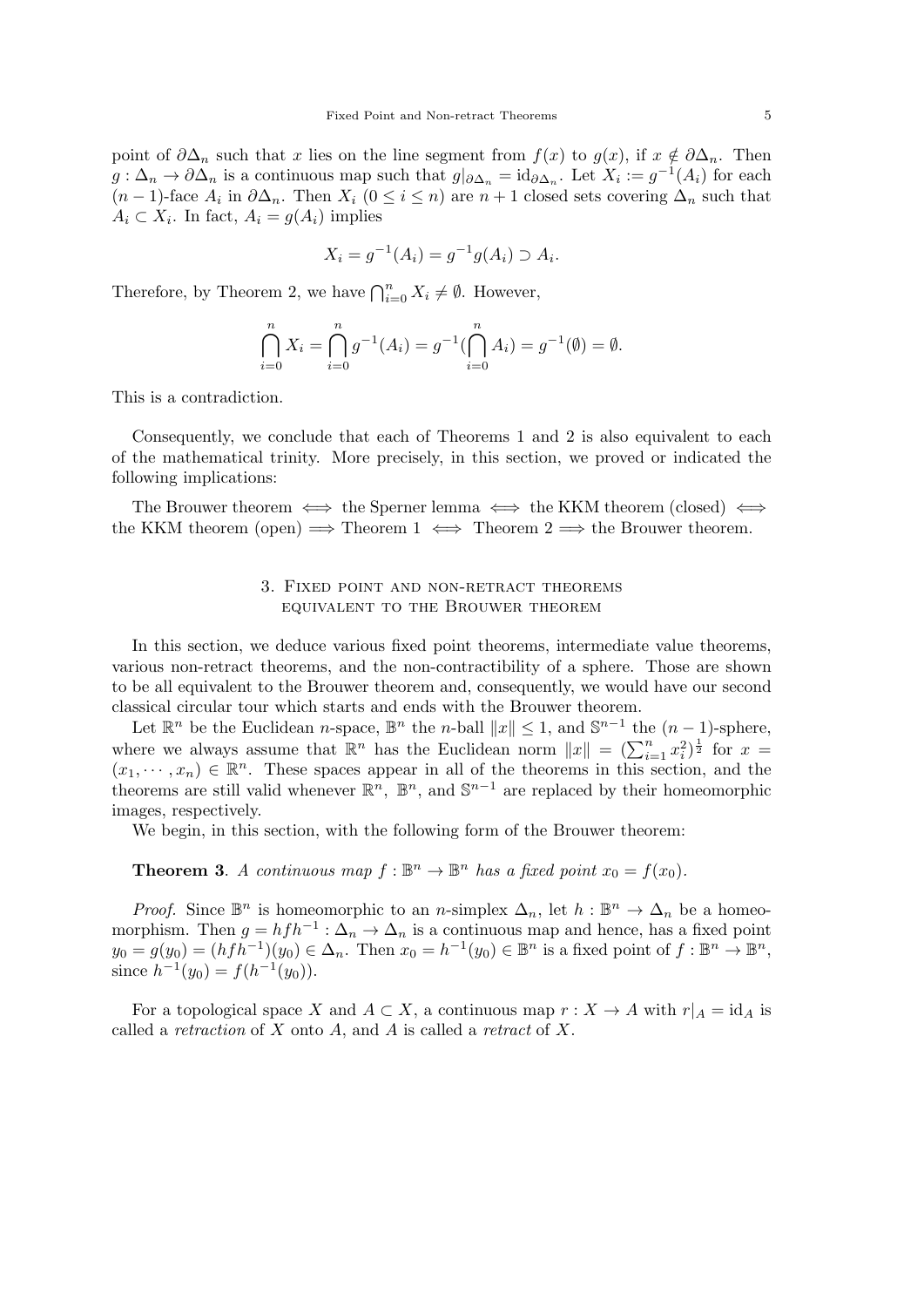From the Brouwer Theorem 3, we have the following consequence of a result of Bohl [4]:

**Theorem 4** (Bohl). *Every continuous map*  $f : \mathbb{B}^n \to \mathbb{R}^n$  *has at least one of the following properties:*

- (a) *f has a fixed point; or*
- (b) *there is an*  $x \in \mathbb{S}^{n-1}$  *such that*  $x = \lambda f(x)$  *for some*  $\lambda \in (0,1)$ *.*

*Proof.* Consider a retraction  $r : \mathbb{R}^n \to \mathbb{B}^n$  defined by

$$
r(x) = \begin{cases} x & \text{if } x \in \mathbb{B}^n \\ x/\|x\| & \text{if } x \in \mathbb{R}^n \backslash \mathbb{B}^n. \end{cases}
$$

Then  $rf : \mathbb{B}^n \to \mathbb{B}^n$  has a fixed point  $x_0 = (rf)(x_0) \in \mathbb{B}^n$  by Theorem 3.

If  $f(x_0) \in \mathbb{B}^n$ , then  $x_0 = r(f(x_0)) = f(x_0)$  and hence we have case (a).

If  $f(x_0) \in \mathbb{R}^n \setminus \mathbb{B}^n$ , then  $x_0 = f(x_0)/\|f(x_0)\| \in \mathbb{S}^{n-1}$  and  $\|f(x_0)\| > 1$ . By putting  $\lambda = 1/||f(x_0)|| \in (0, 1)$ , we have case (b).

Recall that Halpern [14-16] first introduced the outward and, later, inward sets as follows:

Let *E* be a topological vector space and *X ⊂ E*. The *inward* and *outward sets* of *X* at  $x \in E$ ,  $I_X(x)$  and  $O_X(x)$ , are defined as follows:

$$
I_X(x) = x + \bigcup_{r>0} r(X - x), \quad O_X(x) = x + \bigcup_{r<0} r(X - x).
$$

From now on, the closures of inward and outward sets of  $\mathbb{B}^n$  at  $x \in \mathbb{R}^n$  are denoted by  $I(x)$  and  $O(x)$ , respectively.

From Theorem 4, we have the following particular form of a result of Halpern and Bergman [16]:

**Theorem 5.** *Any continuous map*  $f : \mathbb{B}^n \to \mathbb{R}^n$  *such that*  $f(x) \in \overline{I(x)}$  *for*  $x \in \mathbb{S}^{n-1}$ *has a fixed point*  $x_0 = f(x_0) \in \mathbb{B}^n$ .

*Proof.* This follows from the fact that

$$
\overline{I(x)} \cap \{\lambda x : \lambda > 1\} = \emptyset
$$

for any  $x \in \mathbb{S}^{n-1}$ .

From Theorem 5, we have the following particular form of another result of Halpern and Bergman [16]:

**Theorem 6.** *Any continuous map*  $f : \mathbb{B}^n \to \mathbb{R}^n$  *such that*  $f(x) \in \overline{O(x)}$  *for*  $x \in \mathbb{S}^{n-1}$ *has a fixed point. Moreover, we have*  $\mathbb{B}^n \subset f(\mathbb{B}^n)$ *.*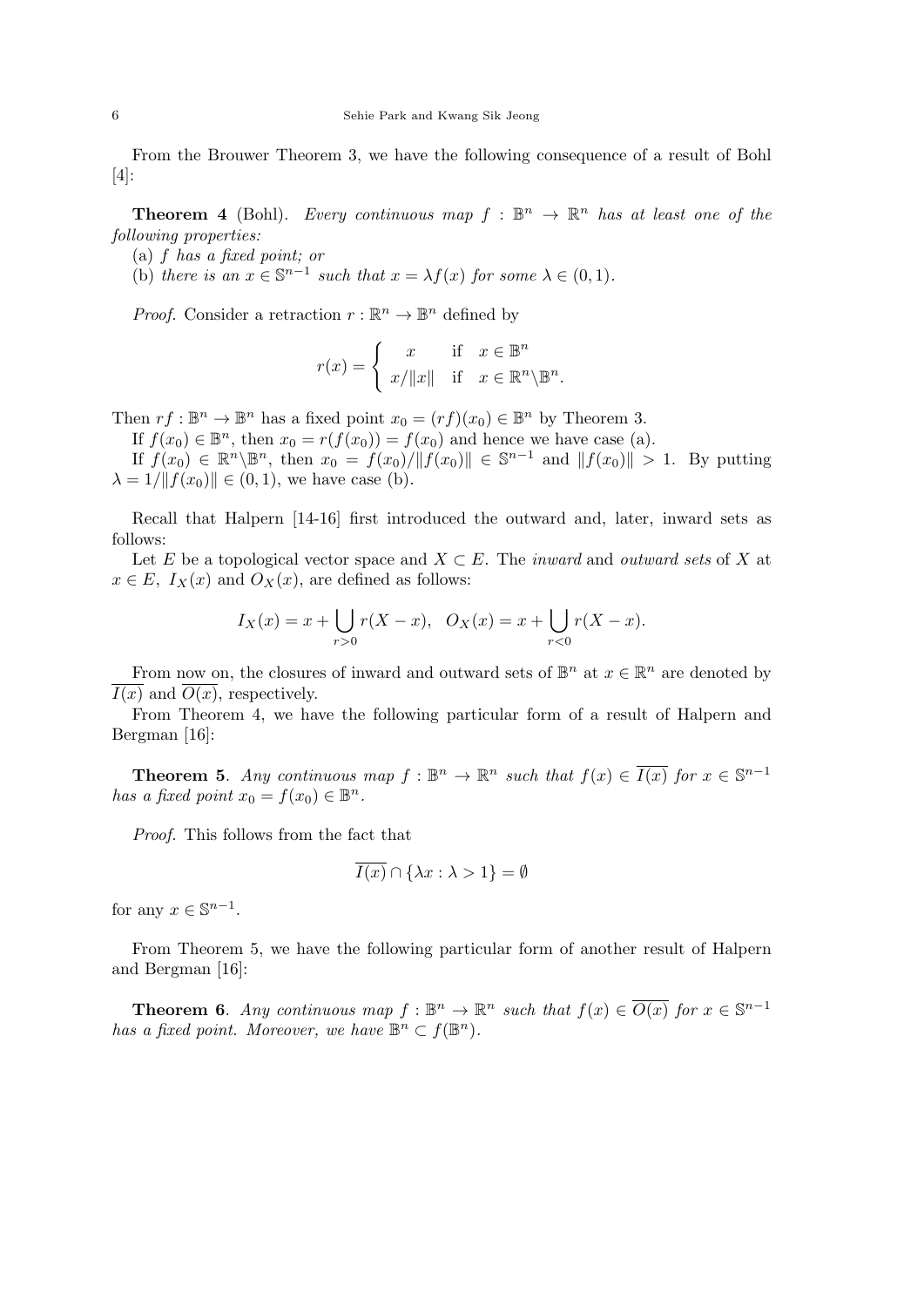*Proof.* Let  $g : \mathbb{B}^n \to \mathbb{R}^n$  be a map given by  $g(x) = 2x - f(x)$  for  $x \in \mathbb{B}^n$ . Then  $x - g(x) = -(x - f(x))$ , so that *f* and *g* have the same fixed point. We note that  $f(x) \in \overline{O(x)}$  if and only if  $g(x) \in \overline{I(x)}$ . Therefore, by Theorem 5, *g* has a fixed point  $x_0 = g(x_0)$  and hence  $x_0 = f(x_0)$ .

To show  $\mathbb{B}^n \subset f(\mathbb{B}^n)$ , let us suppose the contrary. Clearly, we can assume that 0 is a point of  $\mathbb{B}^n \setminus f(\mathbb{B}^n)$ . The complement *U* of  $f(\mathbb{B}^n)$  is a neighborhood of 0, so we can choose *c* > 1 such that  $cU$  ⊃  $\mathbb{B}^n$ . Then  $cf(\mathbb{B}^n)$  is disjoint from  $\mathbb{B}^n$ , and so the map  $cf$  can have no fixed point. However, it is clear that  $cf(x) \in \overline{O(x)}$  for  $x \in \mathbb{S}^{n-1}$ . This is a contradiction.

Note that each of Theorem 4-6 is a generalized (but equivalent) form of the Brouwer fixed point theorem. The following is recently due to Lax [23]:

**Theorem 7** (Intermediate value theorem). Let  $f : \mathbb{B}^n \to \mathbb{R}^n$  be a continuous map such *that*  $f|_{\mathbb{S}^{n-1}} = \text{id}_{\mathbb{S}^{n-1}}(\text{that is, } f(x) = x \text{ for } ||x|| = 1)$ *. Then*  $\mathbb{B}^n \subset f(\mathbb{B}^n)$ *.* 

Since  $x = f(x) \in \overline{O(x)}$  for  $x \in \mathbb{S}^{n-1}$ , Theorem 7 follows immediately from Theorem 6. A well-known argument applies to deduce the Brouwer theorem from Theorem 7 as in [23].

There have appeared many forms of non-retract theorems, that is,  $\mathbb{S}^{n-1}$  can not be a retract of  $\mathbb{B}^n$ . The following is taken from Kulpa [20, 21]:

**Theorem 8** (Borsuk's non-retract theorem). Let  $f: X \to \mathbb{R}^n$  be a continuous map *from a compact set*  $X \subset \mathbb{R}^n$ *. If*  $f(x) = x$  *for each*  $x \in \partial X$ *, then*  $X \subset f(X)$ *.* 

*Proof.* We may assume that  $X \subset \mathbb{B}^n$  and extend the map f to a continuous map  $h: \mathbb{B}^n \to \mathbb{R}^n$  such that  $h(x) = x$  for each  $x \in \mathbb{B}^n \setminus X$ . Then  $h|_{\mathbb{S}^{n-1}} = \mathrm{id}_{\mathbb{S}^{n-1}}$  and hence  $\mathbb{B}^n \subset h(\mathbb{B}^n)$  by Theorem 7. Since  $X \subset \mathbb{B}^n \subset h(\mathbb{B}^n) = h(X \cup (\mathbb{B}^n \setminus X)) = h(X) \cup h(\mathbb{B}^n \setminus X) =$  $h(X) \cup (\mathbb{B}^n \setminus X)$ , we should have  $X \subset h(X) = f(X)$ .

For  $X = \mathbb{B}^n$ , Theorem 8 reduces to Theorem 7. From Theorem 8, we have the following:

**Theorem 9.** *Let*  $X$  *be a compact subset of*  $\mathbb{R}^n$  *with nonempty interior. Then*  $\partial X$  *is not a retract of X.*

*Proof.* If  $f: X \to \partial X$  is a retraction, then  $X \subset f(X)$  by Theorem 8. Note that *f*(*X*) =  $\partial X$  *⊃ X* contradicts Int *X*  $\neq$  *Ø*.

The following immediate consequence of Theorem 9 is taken from Dugundji [7, p.341]:

**Theorem 10**. *If U is a bounded open subset of*  $\mathbb{R}^n$ *, then*  $\partial U$  *is not a retract of*  $\overline{U}$ *.* 

From Theorem 10, we have immediately the following which is originated from Bohl [4]: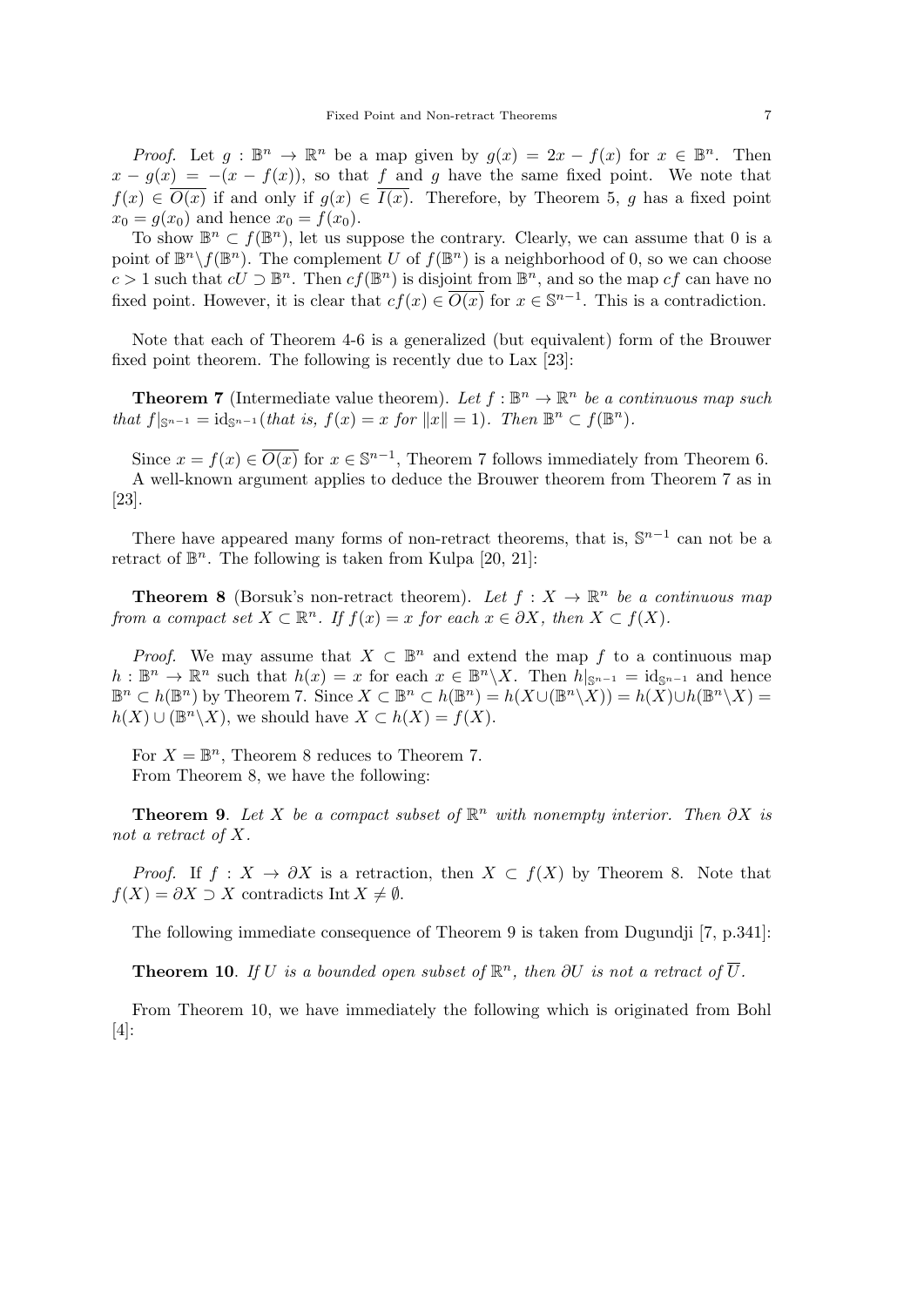**Theorem 11**.  $\mathbb{S}^{n-1}$  *is not a retract of*  $\mathbb{B}^n$ .

This can be also immediately followed from Theorem 2 by considering a map  $g : \Delta_n \to$ *∂*∆*<sup>n</sup>* as in the proof of the Brouwer theorem in Section 2.

The following two theorems are due to Borsuk [5, p.12]:

**Theorem 12** (Borsuk). If X is a closed subset of  $\mathbb{R}^n$  and G is one of the bounded *components of*  $\mathbb{R}^n \setminus X$ *, then there is no continuous map*  $f : \overline{G} \to X$  *such that*  $f(x) = x$  *for every*  $x \in \overline{G} \backslash G$ *.* 

*Proof.* We may assume that  $0 \in G$  and diam  $G \leq 1$ . Then  $G \subset \mathbb{B}^n$ . If there is a continuous map  $f : \overline{G} \to X$  such that  $f = id$  on  $\overline{G} \backslash G$ , then we can define a continuous map  $\phi : \mathbb{B}^n \to \mathbb{S}^{n-1}$  by

$$
\phi(x) = \begin{cases} x/\|x\| & \text{for } x \in \mathbb{B}^n \backslash G, \\ f(x)/\|f(x)\| & \text{for } x \in \overline{G}. \end{cases}
$$

This contradicts Theorem 11.

**Theorem 13** (Borsuk). If G is a nonempty open bounded subset of  $\mathbb{R}^n$ , then the set  $X = \mathbb{R}^n \backslash G$  *is not a retract of*  $\mathbb{R}^n$ *.* 

*Proof.* We may assume that *G* is one of the bounded components of  $\mathbb{R}^n \setminus X$ . Suppose the contrary that there is a continuous map  $f : \mathbb{R}^n \to X$  such that  $f|_X = id_X$ . Since  $\overline{G} \subset \mathbb{R}^n$  and  $\overline{G} \backslash G \subset \mathbb{R}^n \backslash G = X$ , we have a continuous map  $f|_{\overline{G}} : \overline{G} \to X$  such that  $f(x) = x$  for  $x \in \overline{G} \backslash G$ . This contradicts Theorem 12.

A topological space is said to be *contractible* if its identity map is homotopic to a constant map to a point in that space, or its identity map is inessential.

**Theorem 14.**  $\mathbb{S}^{n-1}$  *is not contractible.* 

*Proof.* Suppose the contrary that  $\mathbb{S}^{n-1}$  is contractible; that is, there exists a homotopy *H* : *c*  $\simeq$  id such that  $H(x, 0) = c(x) = x_0 \in \mathbb{S}^{n-1}$  and  $H(x, 1) = x$  for all  $x \in \mathbb{S}^{n-1}$ . Define a map  $r : \mathbb{R}^n \to \mathbb{R}^n \setminus (\text{Int } \mathbb{B}^n)$  by

$$
r(x) = \begin{cases} x_0 & \text{if } ||x|| \le 1/2 \\ H(x/||x||, 2||x|| - 1) & \text{if } 1/2 \le ||x|| \le 1, \\ x & \text{if } ||x|| \ge 1. \end{cases}
$$

Then *r* is continuous and  $r = id$  on  $\mathbb{R}^n \setminus (\text{Int } \mathbb{B}^n)$ . Therefore *r* is a retraction. This contradicts Theorem 13 with  $G = \text{Int } \mathbb{B}^n$ .

From Theorem 14 we can deduce the Brouwer theorem: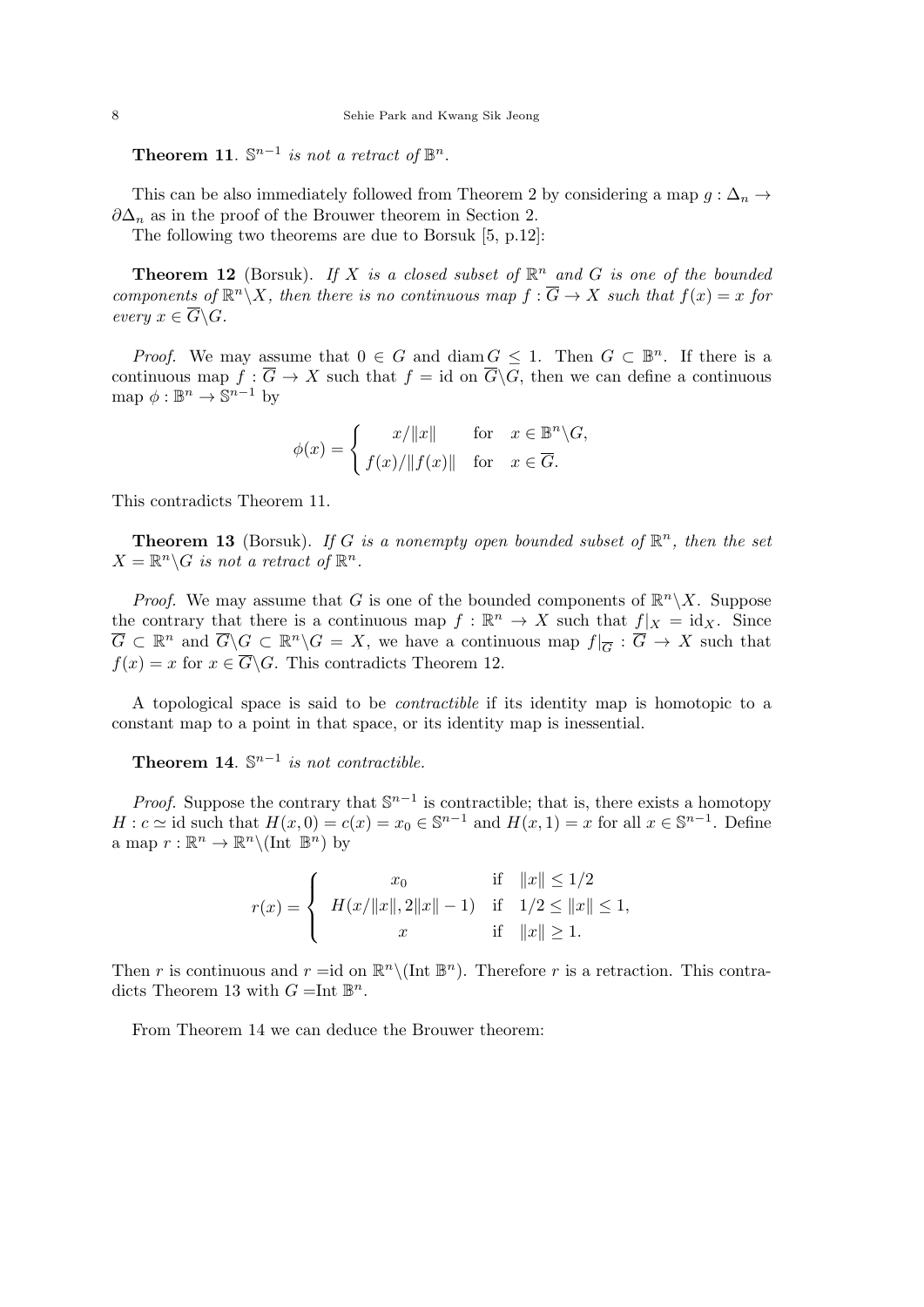*Proof of Theorem 3 using Theorem 14.* Assume  $f(x) \neq x$  for all  $x \in \mathbb{B}^n$ . Let  $r(x)$  be the point of  $\mathbb{S}^{n-1}$  such that *x* lies on the line segment from  $f(x)$  to  $r(x)$ . The continuity of *r* can be shown by that of *f* and some elementary geometry. Since  $r(x) = x$  for  $x \in \mathbb{S}^{n-1}$ ,  $r : \mathbb{B}^n \to \mathbb{S}^{n-1}$  is a retraction. [This contradicts Theorem 11 and hence we may stop here. However, our aim is to use Theorem 14.] Then

$$
H(x,t) = r((1-t)x) \text{ for } x \in \mathbb{S}^{n-1} \text{ and } t \in [0,1]
$$

yields a homotopy contracting  $\mathbb{S}^{n-1}$  to a point. This contradicts Theorem 14.

We note that, in [9], Theorem 14 was proved using homology theory and applied to obtain the non-retract theorem, the Brouwer theorem, the invariance of dimension, Borsuk's separation criterion, Borsuk's theorem on connectedness of open subsets of S *<sup>n</sup>*, the invariance of domain, and some results on locally Euclidean spaces. All of these follow from Theorem 14 using some lemmas (the results of [9, Chap. XI, *§*2]) and other simple geometric arguments. See also [7].

*Acknowledgements.* This research is supported in part by the Non-directed Research Fund, Korea Research Foundation, 1997. Parts of this paper were given by the first author as invited talks at Kyungnam University, Masan, Korea, July 29, 1999; Ecole Normal Superieur, Zielona Góra, Poland, Sept. 2, 1999; TGRC, Kyungpook National University, Taegu, Korea, Nov. 3, 1999; and ICMAA 2000, National Sun Yat-sen University, Kaohsiung, Taiwan, Jan. 19, 2000.

#### **References**

- **1**. P. S. Alexandroff, *Combinatorial Topology*, OGIZ, Moscow-Leningrad, 1947 (Russian).
- **2**. P. Alexandroff und H. Hopf, *Topologie I*, Springer, Berlin-Heidelberg-New York, 1935.
- **3**. P. Alexandroff and B. Pasynkoff, Elementary proof of the essentiality of the identity mapping of a simplex, *Uspehi Mat. Nauk* (N.S.) **12** (5) (77) (1957), 175–179 (Russian).
- **4**. P. Bohl, Über die Bewegung eines mechanischen Systems in der Nähe einer Gleichgewichtslage, *J. Reine Angew. Math.* **127** (1904), 179–276.
- **5**. K. Borsuk, *Theory of Retracts*, PWN Polish Sci. Publ., Warszawa, 1967.
- **6**. L. E. J. Brouwer, Über Abbildung von Mannigfaltigkeiten, *Math. Ann.* **71** (1912), 97–115.
- **7**. J. Dugundji, *Topology*, Allyn and Bacon, Boston, 1965.
- **8**. J. Dugundji and A. Granas, *Fixed Point Theory*, PWN Polish Sci. Publ., Warszawa, 1982.
- **9**. S. Eilenberg and N. Steenrod, *Foundations of Algebraic Topology*, Princeton Univ. Press, Princeton, NJ, 1952.
- **10**. Ky Fan, *Convex Sets and Their Applications*, Argonne Nat. Lab., Appl. Math. Div. Summer Lecture, 1959.
- **11**. Ky Fan, A covering property of simplexes, *Math. Scand.* **22** (1968), 17–20.
- **12**. Ky Fan, Combinatorial properties of simplicial maps and convex sets, in:*Proc. Twelfth Biennial Sem. of the Canad. Math. Congress*: *Time Series and Stochastic Processes; Convexity and Combinatorics*, Canad. Math. Congress, 1970, pp.231–241.
- **13**. Ky Fan, Covering properties of convex sets and fixed point theorems in topological vector spaces, in: *Symposium on Infinite Dimensional Topology, Ann. of Math. Studies*, No. 69, Princeton Univ. Press, 1972, pp.79–92.